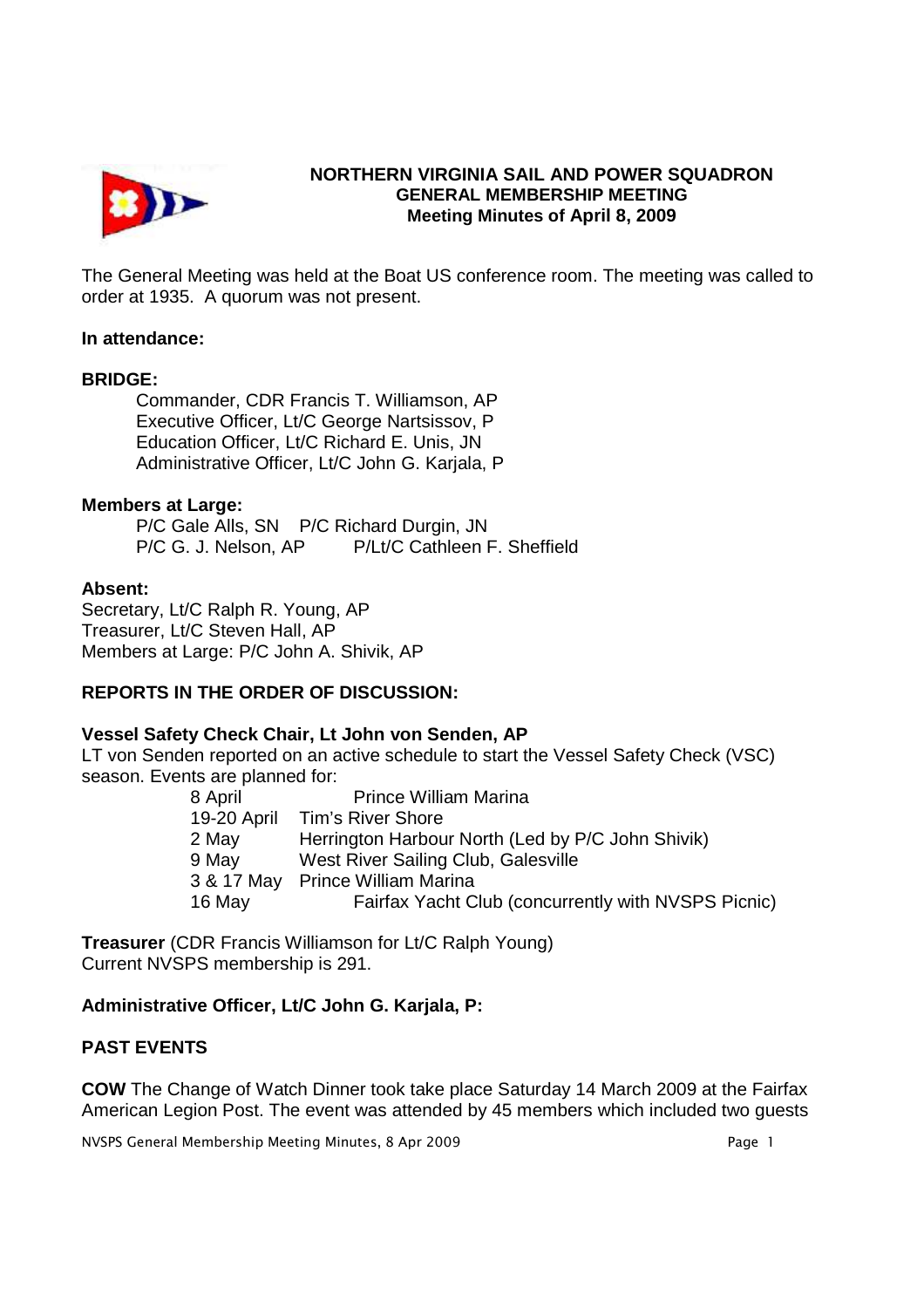from District 5, United States Power Squadrons. The Commander's liquor locker was open so Martinis and Manhattans were free. A good time was had by all.

**BOAT SHOW** The Boat Show started on Friday 13 March 2009 and went through the weekend at the Chantilly Conference Center. The Squadron's booth had a good showing and was manned by Squadron volunteers. Interest was expressed by many visitors in the Squadron's Safe Boating Course.

**D5 Training Conference** The District 5 Training Conference took place 26-29 March 2009 in Ocean City. The NVSPS educational demonstrations and hospitality room were a success.

## **FUTURE EVENTS**

**ALL HANDS REFRESHMENTS** We continue to need volunteers to furnish refreshments at future All Hands Meetings. A sign-up sheet was passed around for the rest of the year.

**Spring Picnic** The Spring Picnic will take place 16 May 2009 from 1200 to 1700 at the Fairfax Yacht Club. Barbecue Pork and Chicken accompanied by Barbecue Beans will be the main courses as well as Pot Luck for appetizers, salad and dessert. Everyone is encouraged to bring one of those sides. The picnic is free. Invitations were sent via email to the membership last weekend.

**Of Tars & Terns Articles** for Bridge and Committee Chairs must be submitted not later than 15 April 2009 for the May edition.

**Education Officer, Lt/C Richard E. Unis, JN:** Recognized John von Senden, AP for his achievement of earning the USPS Educational Achievement Award. Norbert Hymel, AP was recognized for his being named as Outstanding Boating Safety Instructor. Rich reported that he recently attended an SEO Seminar at Tilghman Island.

Two Squadron Boating Courses are currently underway. Next week, another course will start at Lake Accotink. A new Anchoring Seminar is scheduled to be held at George Mason University on Saturday 25 April to be taught by Bob Cox, JN.

| Future seminars include:  |           |
|---------------------------|-----------|
| Boat Handling Under Power | 30 May fr |
| Knots, Bends, and Hitches | 30 May fr |

boat 1130 **Poat Andrew South 1130** Instructor: Jay Nelson From 1230 to 1500 Instructor: Box Cox

Both seminars will be held at George Mason University, 4301 University Dr, 1<sup>st</sup> Floor Conference Room, Fairfax City.

Rich intends to refocus our marketing efforts to emphasize what we bring to boating. Boaters are nine times less likely to get into a boating accident if they take a Safe Boating Course. Boating education makes people safe.